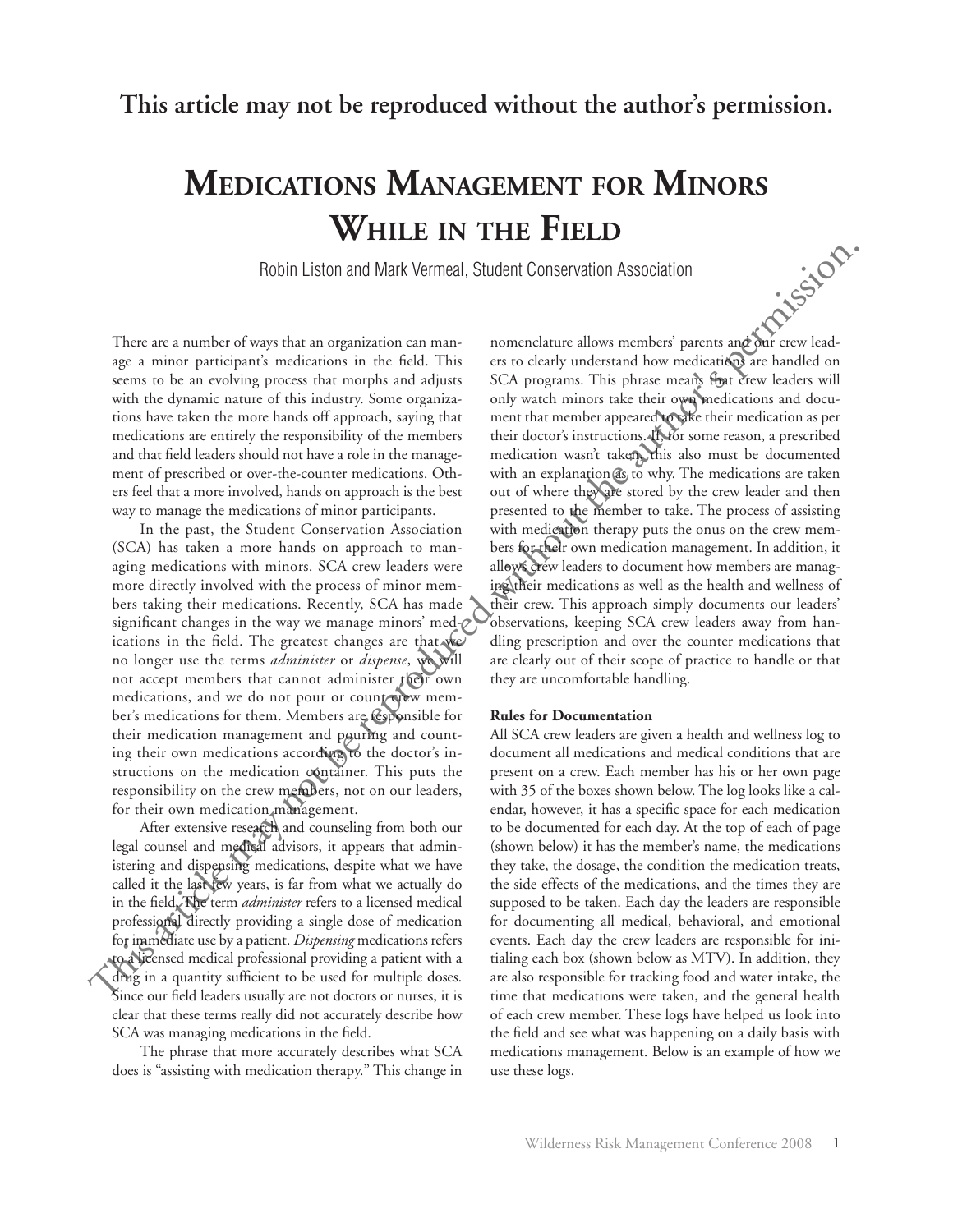| Routine<br><b>Medications</b>                                                        | Medication<br>Name | Dosage   | <b>Times</b><br>to be Taken | For What<br>Condition | Side Effects/<br>Contraindications | For<br>Dates |
|--------------------------------------------------------------------------------------|--------------------|----------|-----------------------------|-----------------------|------------------------------------|--------------|
| Medication 1<br>(M1)                                                                 | Wellbutrin         | $150$ mg | 7 am; 6pm;                  | Depression            | headache, appetite loss            | to to        |
| Medication 2<br>(M2)                                                                 | Albuterol          | 2 puffs  | Before hiking               | Asthma                | mild shakiness                     | to to        |
| Medication 3<br>(M3)                                                                 | Ortho-Cyclen       | 1 pill   | $7 \text{ am}; \qquad ;$    |                       | more sensitive to sun              | to           |
| Member is allergic to: horses (sneezing); peanuts (anaphylactic—epi-pen); penicillin |                    |          |                             |                       |                                    |              |

| Member name: | Jane Doe | <b>Crew name:</b> Arches National Park |
|--------------|----------|----------------------------------------|
|              |          |                                        |

Date: **7/4/07 MTV** All's well today. Good attitude, food, H20 OK. A bit of an upset stomach at end of day. M1 **7 a.m. 6 p.m.** M2 **8 a.m.** \_\_\_\_\_ M3.7 **a.m.** Date: **7/5/07 MTV** *Didn't take 2 meds this AM b/c of vomiting. Better by PM, evening meds taken.* M1 **O** 6 p.m. M2 **8 a.m.** \_\_\_\_\_ M3 **\_O**  Date: **7/6/07 MTV** Better today. A bit tired. Small appetite. M1 **7 a.m. 6 p.m.** M2 **8 a.m.** \_\_\_\_\_ M3 **7 a.m.** \_\_\_\_\_ Date: **7/7/07 MTV** Back to normal food, H20 intake, energy M1 **7 a.m. 6 p.m.** M2 **8 a.m.** \_\_\_\_ M3 **7 a.m. \_\_\_\_** Date: **7/8/07 LV** Great attitude M1 **7 a.m 6 p.m.** M2 **8 a.m.** \_\_\_\_\_ M3 **7 a.m.** \_\_\_\_\_ (MI)<br>
Medication 2<br>
Medication 3<br>
Medication 3<br>
Medication 3<br>
Medication 3<br>
(MI)<br>
Memor setsivive may note the authorities is allege to hones (ancezing): peanus (analylacis--q-i-p-aul; peacillin<br>
Date: 77407 MIV and hole

We have also outlined specific guidelines on how to document situations where a crew member misses a dose or refuses to take a dose all together. If a member refuses to take his or her medication we view this as a behavior incident and train the crew leaders to call the SCA Emergency Response System immediately. The guidelines for this process are shown below.

## **If the medication is taken: Write the time in the correct blank and initial the day.**

Date: **7/4/07 MTV** All's well today. Good attitude, food, H20 OK. A bit of an upset stomach at end of day.

M1 **7 a.m. 6 p.m.** M2 **8 a.m.** \_\_\_\_\_ M3 **7 a.m. \_\_\_\_\_**

**If a medication was not taken: Write "O" in the correct blank and explain why it was omitted.**

**Date: 7/5/07 MTV** *Didn't take meds this AM b/c of vomiting. Better by PM, evening meds taken.*

M1 **\_0** 6 p.m. M2 **8 a.m.** \_\_\_\_\_ M3 **\_O** 

**If medication is refused: Write "R" in the correct spot and call SCA immediately.**

| Date: 7/6/07 MTV<br>Refused meds today. Called SCA,<br>filed incident report. |
|-------------------------------------------------------------------------------|
| M1<br>– R<br>R<br>M <sub>2</sub> R<br>R<br>M <sub>3</sub> R<br>R              |